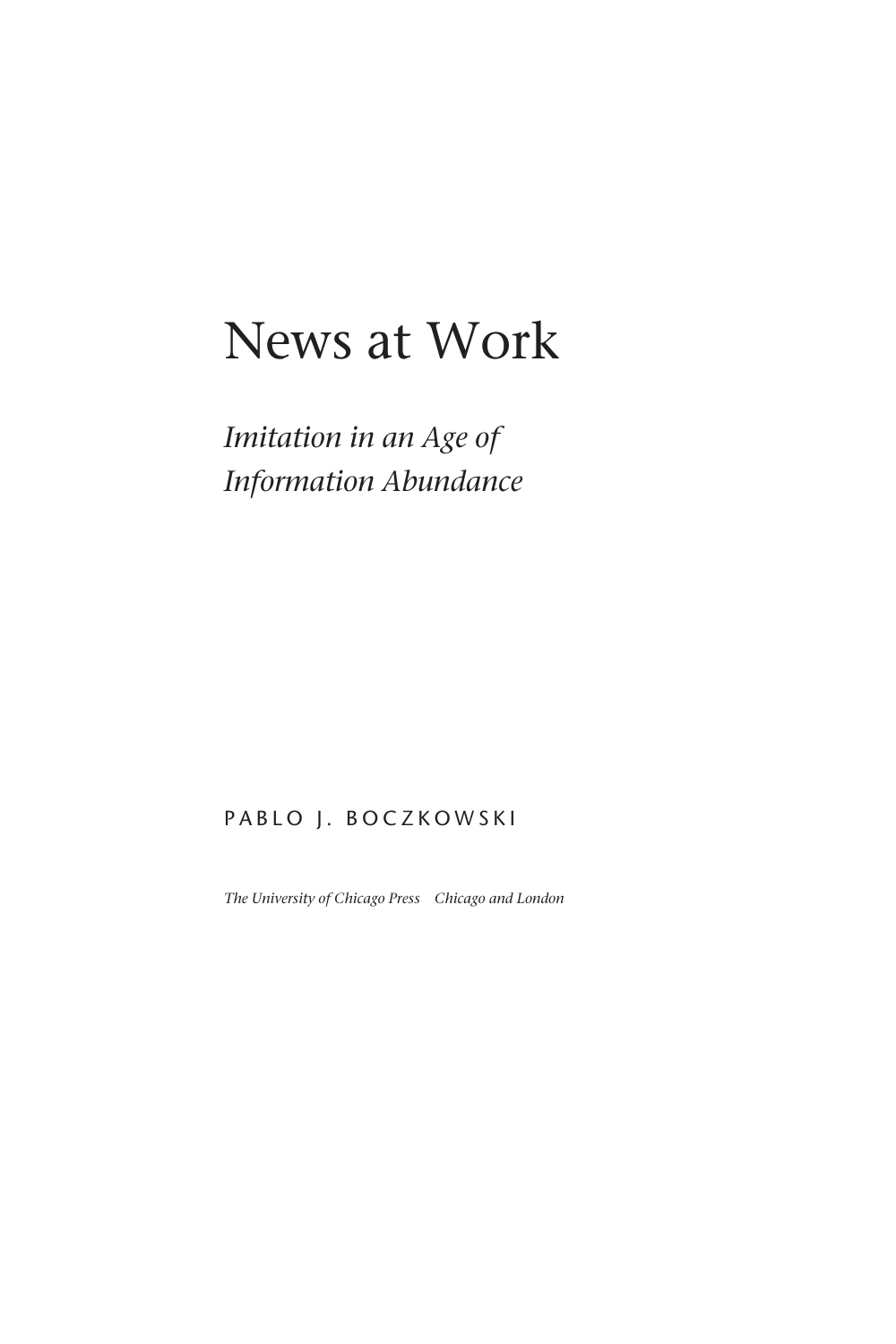## Introduction: When More Becomes Less

On a rainy morning in July 2005, in an auditorium in downtown Buenos Aires, Guillermo Culell was speaking at a workshop about the policy and management of information technologies. Since its launch in March 1996, Culell had been in charge of Clarín.com, Argentina's most popular online news site and the Internet presence of *Clarín,* the country's highest-circulation daily.<sup>1</sup> Ten minutes into his presentation, Culell showed a slide with a figure with a semicircular shape in the middle that flattened toward the edges. He polled people in the audience about what they thought it was. One attendee shouted, "A hat!" Another said, "A bell curve." A third declared that it was the well-known image of the boa that ate the elephant, from *The Little Prince*. Culell nodded and showed a slide with the illustration from that book. He paused, and a smile momentarily lit up his face. Within a presentation about the online news operation of an established newspaper, perhaps he smiled because of the connotation of the small devouring the big. But no doubt it was also because he knew that the audience would react with bewilderment when he told them that the illustration from *The Little Prince* also represented fairly accurately the temporal pattern of online news consumption at Clarín. com during the workweek. He illustrated his claim by showing the slide reproduced in figure I.1. He then asked, "What do most people do from nine in the morning until six in the afternoon, Monday to Friday? They are at work. Our public is people who get the news at the time and place of work."2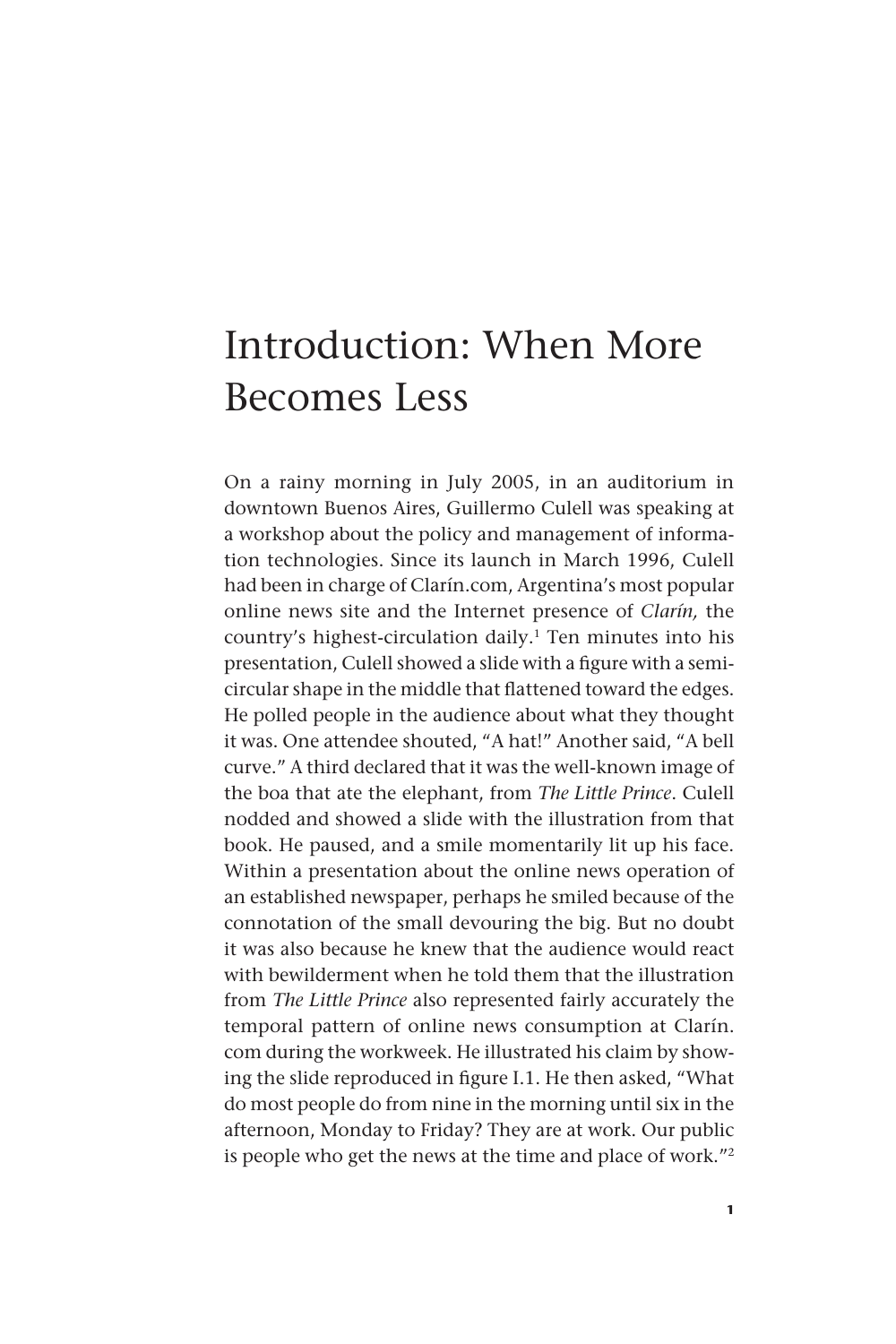

**I.1** Illustration of the news-at-work pattern used by Guillermo Culell in his July 2005 presentation. ("L a V" stands for *lunes a viernes*, or Monday to Friday. The numbers 0 and 23 represent the hours of the day, starting at midnight.) © Guillermo Culell.

In the world of print and broadcast media, the news is largely conceived as a good that is consumed primarily before and after work and outside the workplace. Culell's claim signified the emergence of a novel temporal and spatial pattern of news consumption for the general public.<sup>3</sup>

I empathized with the workshop attendees because I had experienced both intrigue and excitement when Culell had told me of this "news-atwork" phenomenon more than a year earlier. We had met in the summer of 1996, shortly after I had begun to conduct research on online news, and had kept in touch over the years. In April 2004, while I was in Buenos Aires, he wanted my opinion about a new development on which he had been working. During that conversation he shared with me the news-at-work phenomenon that he and his colleagues at Clarín .com had discovered. He added that it had inspired a transformation of the editorial offerings, organizational structure, and graphic design of the site. An analysis of patterns of site usage led Culell and his colleagues to conclude that people who accessed online news at work would best be served by many, constantly updated, breaking, and developing stories (to keep them coming back to the site numerous times during the day), mixed with a handful of attention-grabbing features (to entertain them during more extended breaks from work tasks). Based on this conclusion, they planned to increase the frequency and volume of news publication during the day and the number of more elaborated feature stories. They planned also to restructure the newsroom into two units—one devoted to the production of breaking and developing news and the other to features. In addition, they would divide the homepage into two parts—one for news and the other for features.

Culell showed me the prototype for the new site, and we discussed the implications of the changes that were about to take place. As the conversation unfolded, I realized the potential significance of these changes in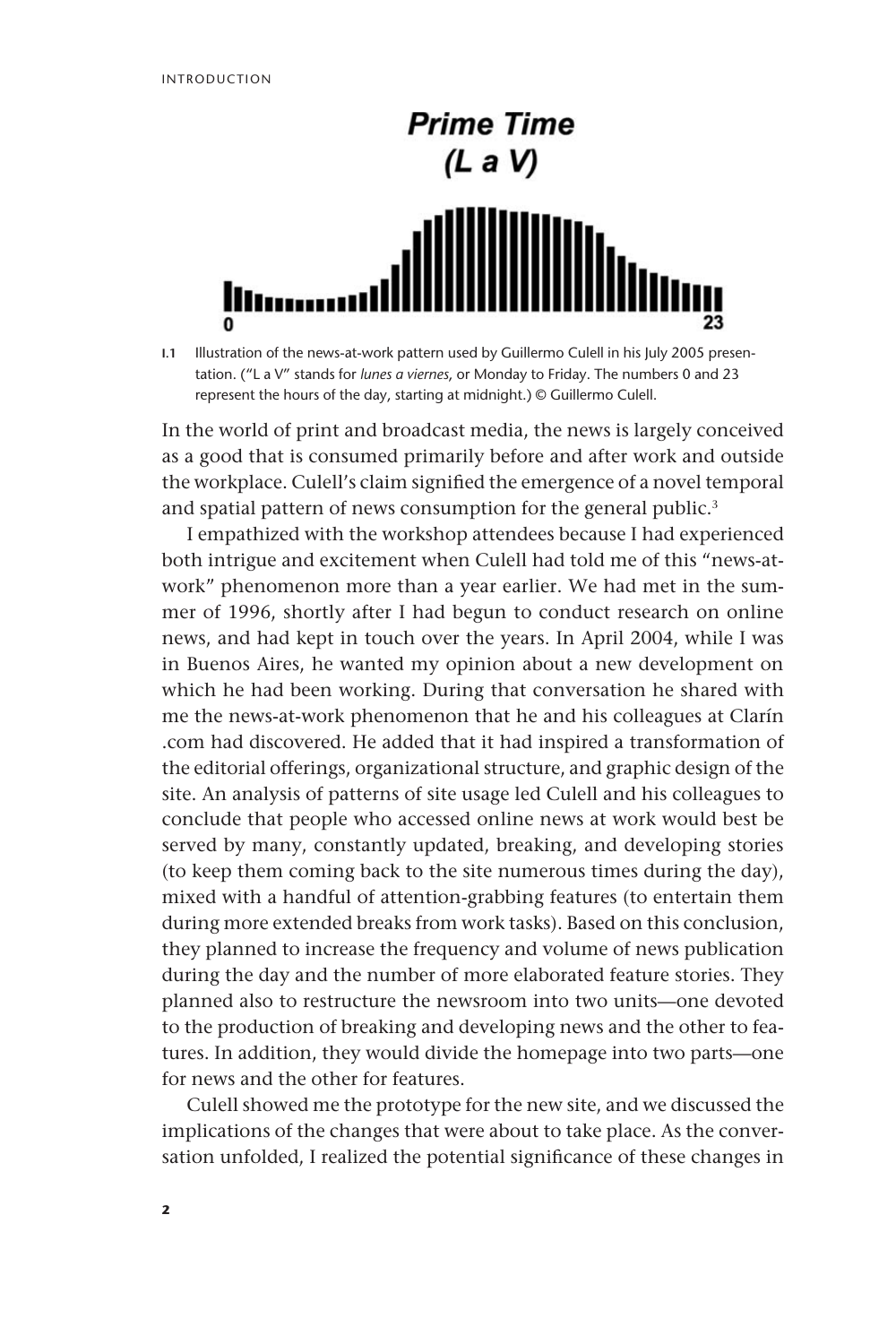news production and in the consumption behavior that had motivated them. Newspapers have often been read at the breakfast table or in transit to and from work. Television news has commonly been watched in the evening. During the second half of the twentieth century, media organizations aligned their editorial strategies, work processes, and production and distribution technologies to cater to this dominant temporal and spatial patterning of news consumption. Thus, the emergence of the news-at-work phenomenon could trigger transformations in core work, editorial, and technological dynamics of the journalistic enterprise. But did that happen? If it did, what kinds of transformations took place?

The research journey began in April 2005, when, aided by a team of research assistants, I launched an ethnographic study of editorial work at Clarín.com. By then, its main rival, Lanacion.com, and a new but aggressive competitor, Infobae.com, had also moved into a regime of constant publication of breaking and developing news during the day. Shortly after starting the research, it was clear that the above-mentioned editorial, organizational, and design changes implemented almost a year earlier at Clarín.com had evolved into a stark division at the site between the production of news and other kinds of content. As will be shown in chapter 2, the two divergent modes of journalism coexisted within one news organization, but with little in common other than a shared brand and office space.

Another issue rapidly caught the attention of the research team. The changes at Clarín.com, implemented to satisfy perceived alterations in the nature of demand, had had an unintended and unanticipated consequence in the production sphere. They triggered a qualitative leap in journalists' knowledge of stories deemed newsworthy by their colleagues. Although monitoring and imitation have long been staples of editorial work, it became apparent that staffers devoted to the production of breaking and developing news took advantage of this leap to incessantly monitor coverage at competitors' sites. Moreover, learning about a story published by another organization dramatically increased the likelihood of its publication by Clarín.com*.* That is, journalists reacted to the discovery of the news-at-work experience by increasing the number of stories made available to consumers, but the intensification of monitoring and imitation also caused the diversity of the stories' content to decrease. As will be analyzed in chapter 3, this intensification applied to the construction of news but not the production of features. Moreover, interviews conducted in 2006 and 2007 with journalists who worked in other online and print newsrooms revealed that these monitoring and imitation

 $\overline{\mathbf{3}}$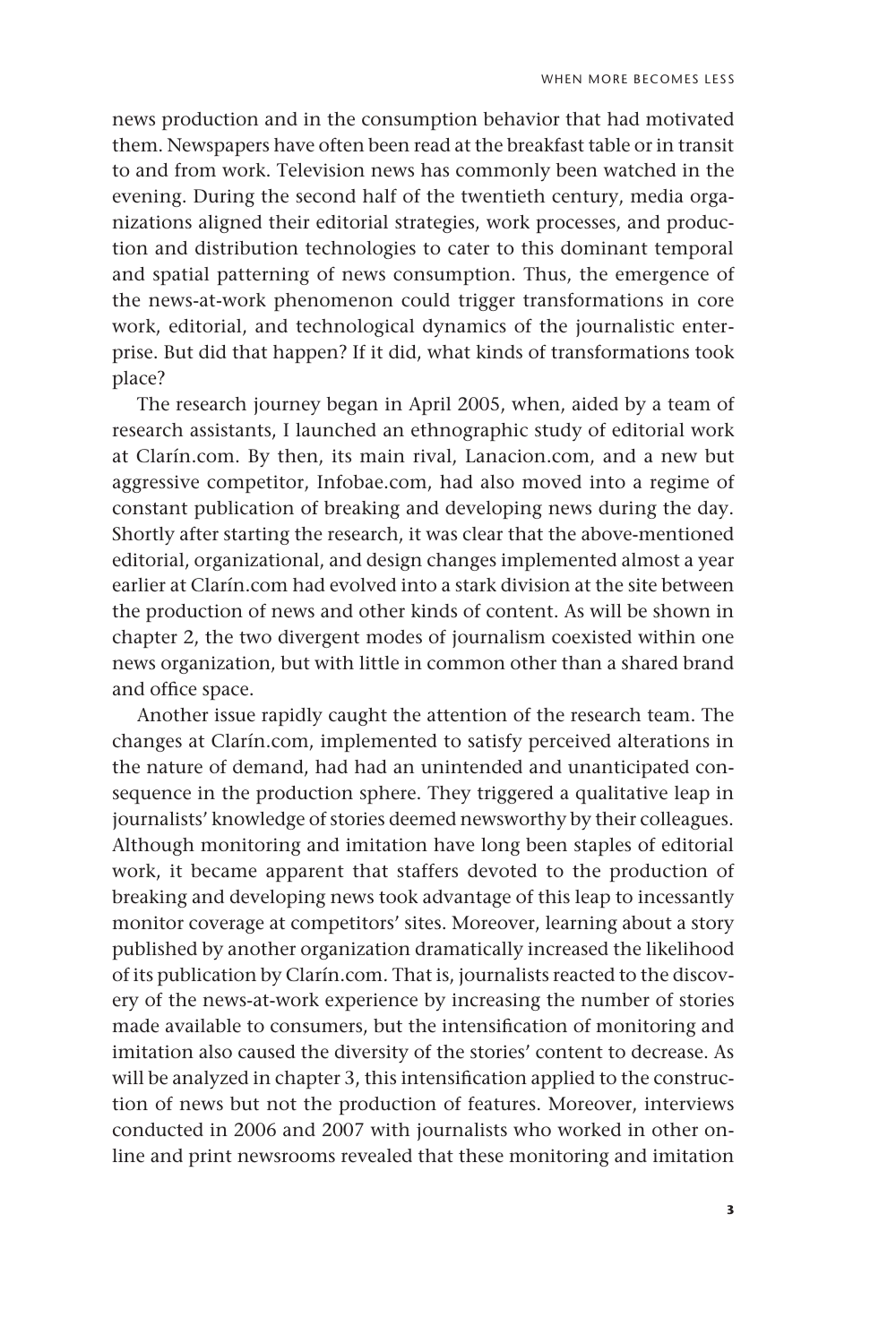practices varied little by medium and organization. The rise in imitation appeared to be widespread across the journalistic field.

Did these production practices have any systematic effects on the resulting editorial products? To answer this question, I conducted a content analysis of news stories that examined patterns in the selection, presentation, and narrative construction of the top stories published by Clarín. com, Lanacion.com, and Infobae.com during the autumn of 2005. The analysis also looked at similar issues about the front-page stories published by *Clarín* and *La Nación*, Argentina's second-largest newspaper and the print counterpart of Lanacion.com, at four points in time between 1995 and 2005. (Since the launch of the online sites and throughout this ten-year period, the respective online and print newsrooms had operated in a relatively autonomous fashion at both *Clarín* and *La Nación*.) The analysis, presented in chapter 4, shows an increase in the similarity of the print newspapers' stories that coincided with the timing of the growth in the volume and frequency of online news publishing. It also shows a high level of homogenization in the stories published by both print and online outlets in the contemporary setting. Last but not least, these patterns apply to news stories but not to other types of content, such as features or opinion pieces.

Many of my informants were well aware of these transformations in news production and products. But they often exhibited a sense of unease talking about them, to the point of preferring to say almost nothing at all. On one of my research trips to Buenos Aires, Ricardo Kirschbaum, managing editor of *Clarín,* asked to discuss my research progress. As I prepared my presentation for him on the morning of July 27, 2006, I compared the front pages of *Clarín* and *La Nación* on that day (figure I.2). The papers had a striking similarity in story selection, placement, and headline construction: the dotted arrow marks the top national story of the day in both papers; the dashed one, the top foreign story; the dotted and dashed one, the top metro story; and the long-dashed one, the top health story. A few days later, I showed Kirschbaum a series of charts with quantitative findings and then illustrated them with a slide with these two front pages. He said little, but his facial expression and body language conveyed a sense of discomfort yet lack of surprise, a reaction that I encountered often during the fieldwork process. Another common reaction from journalists about this pattern of similarity is captured in the phrase "*todos tienen lo mismo*" (everybody has the same). The phrase was often followed by brief comments about a dislike for this state of affairs—people do not become journalists to imitate competitors' work—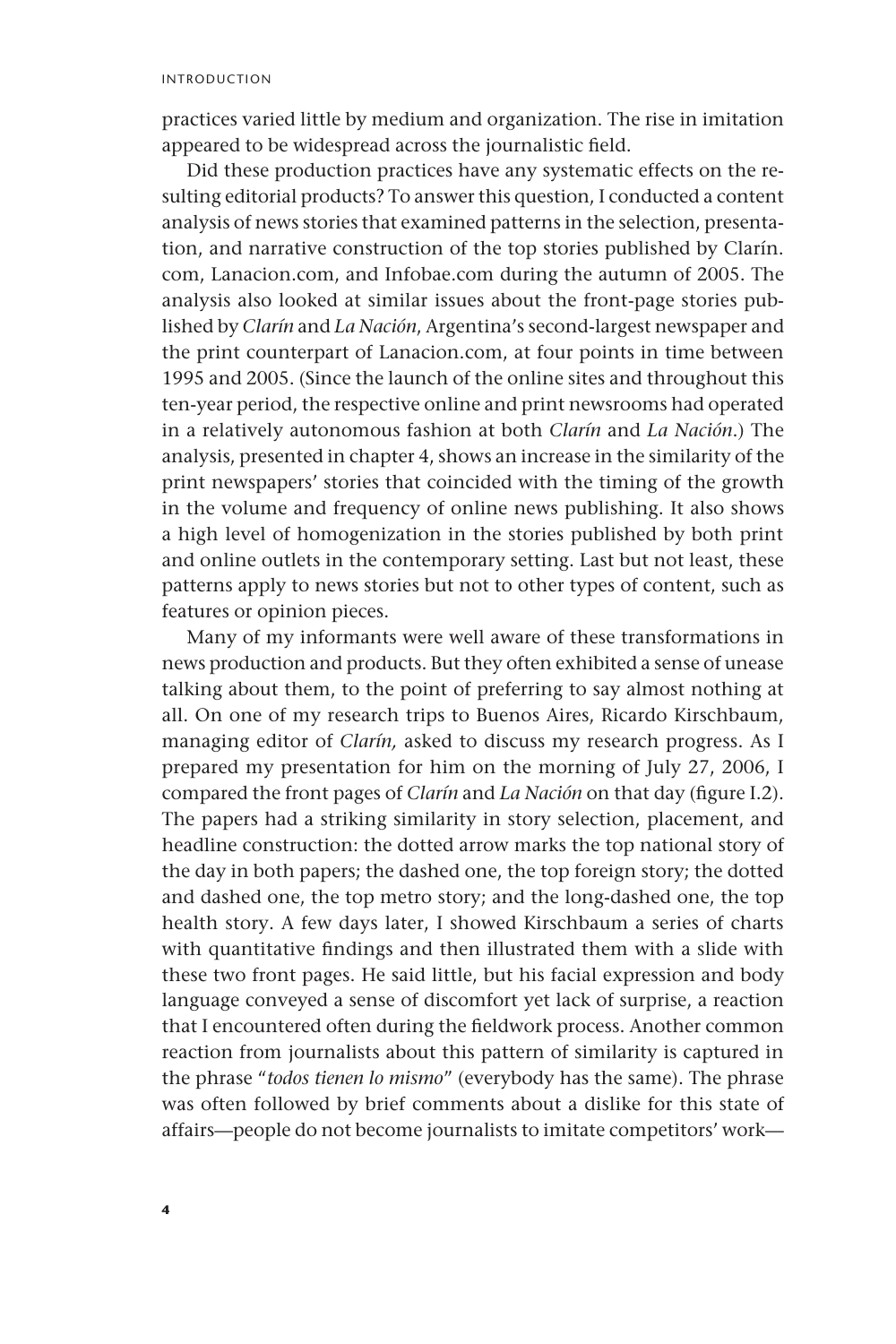

I.2 Front pages of *Clarín* and *La Nación*, July 27, 2006. *© Clarín* and *La Nación*.

and belief that one could do little to change it because it had become a part of "how things are now."

These transformations began as a reaction to changes in consumption. But what were the actual routines of consuming news at work, and what did the homogenization of news mean to consumers? To answer these questions, two studies were conducted in 2006 and 2007. The first study consisted of a content analysis of the most-clicked stories on Clarín.com, Lanacion.com, and Infobae.com, as an expression of actual consumer behavior. The second was an ethnography of news consumption to understand the interpretation, affect, and experience associated with appropriating online news. (The main findings from both studies are the subjects of chapters 5 and 6.) The results from the content analysis show a much lower level of homogenization in the stories that consumers read more frequently than in the stories that journalists consider most newsworthy. These results also indicate the existence of divergent thematic distribution in the selection patterns of journalists and consumers: the choices of the former are concentrated on national, business, economic, and international topics (or "public affairs" news), and those of the latter on sports, entertainment, and crime subjects (or "non–public affairs" news). Thus, changes in imitation were triggered by the discovery of the news-at-work phenomenon, but the magnitude and thematic composition of the changes emerged from unintended consequences of transformations in work and organization. Otherwise, imitation would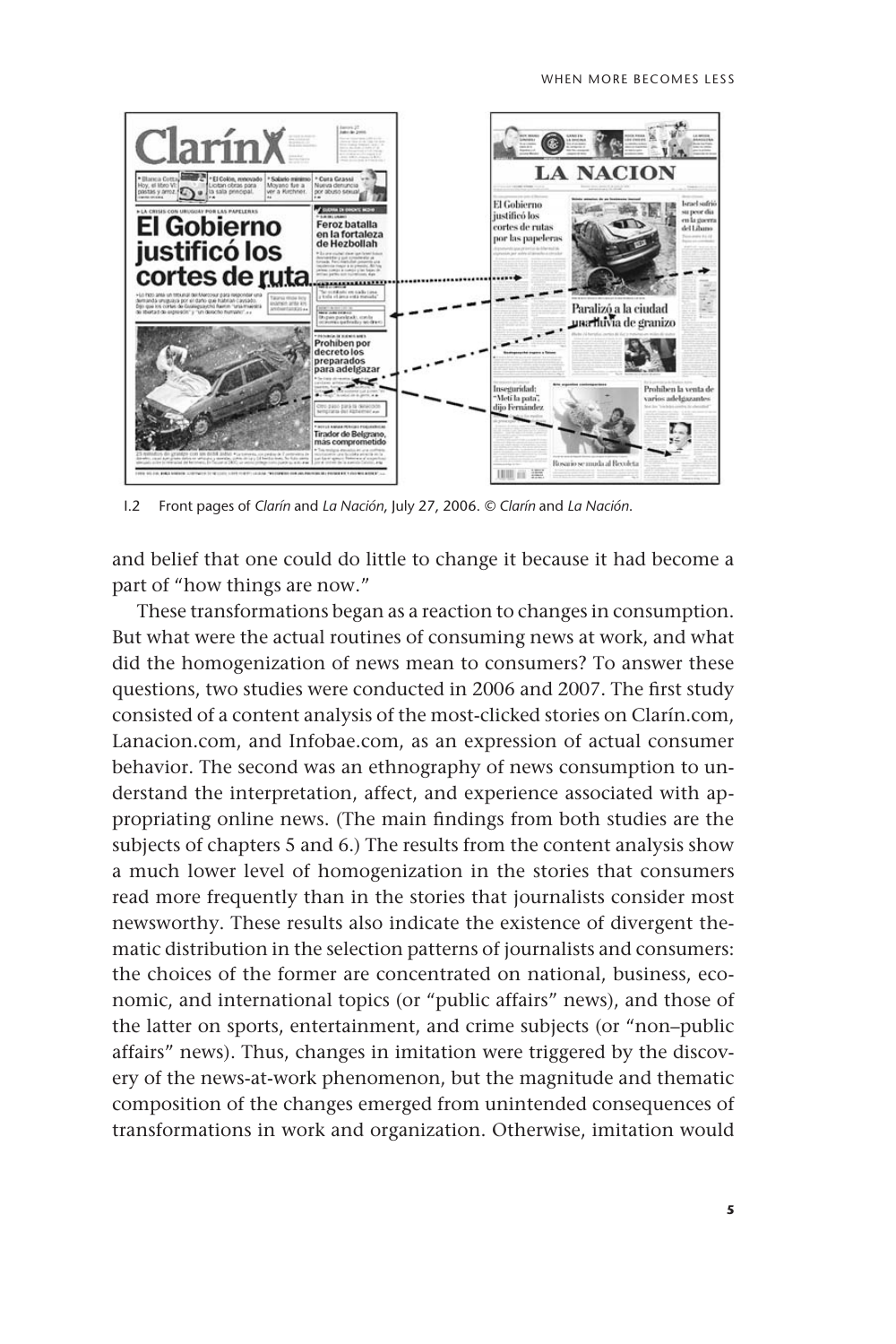#### introduction

have been less common and the resulting stories less similar and focused on different subject matters. The ethnography of consumption underscores this by showing that a mix of dislike, resignation, and powerlessness also marked people's experience of reduced diversity in the news. In the words of Lorena, a twenty-nine-year-old teacher of Spanish as a second language, "The market is like this. And newspapers are part of the market, so they're all going to go in the same direction. Do I like it? Of course not. Do I know of any solution? To be honest, no" (personal communication, March 2, 2007).

The rise of homogenization in the news has led to a state of affairs that neither journalists nor consumers like but feel powerless to alter. This spiral of sameness and powerlessness has important cultural and political implications. The analysis presented in chapter 7 argues that it might be tied to a rise in the prevalence of generic news content and the importance of the wire services providing it. It may also be related to a decrease in the watchdog role traditionally played by news organizations and the concomitant alterations in the balance of power in society. The analysis also highlights the inability of consumer-driven alternatives to reach large segments of the population with a wider and more diverse set of stories. Because this book sheds light on broader trends in the media industry, appendix B also includes findings of a study of news homogenization among the leading online media of the United States during the 2008 presidential election. The preliminary analysis shows that the diversity in what is reported is quite low, even during a period of major historical significance when resource constraints are relaxed and public interest in the news is higher than usual. In an age of information plenty, what most consumers get is more of the same.

The dynamics of increased imitation come full circle, from the process of production, to the resulting news products, to the experience of their consumption, to the cultural and political implications. It is this circle—in the context of a new time and place of online news consumption—that this book aims to understand. More precisely, what follows is a tale of two distinct phenomena and the paradox that binds them. The two phenomena are the emergence of the workplace as a key temporal and spatial locus of online news consumption and the intensification of imitation in news production on the Web and in print. The paradox is the remarkable increase in the amount of news available and a perplexing decrease in the diversity of its content. This paradox has become a defining element of the contemporary media landscape. The 2006 edition of the authoritative *State of the News Media* report sums it up as "the new paradox of journalism is more outlets covering fewer stories" (Journal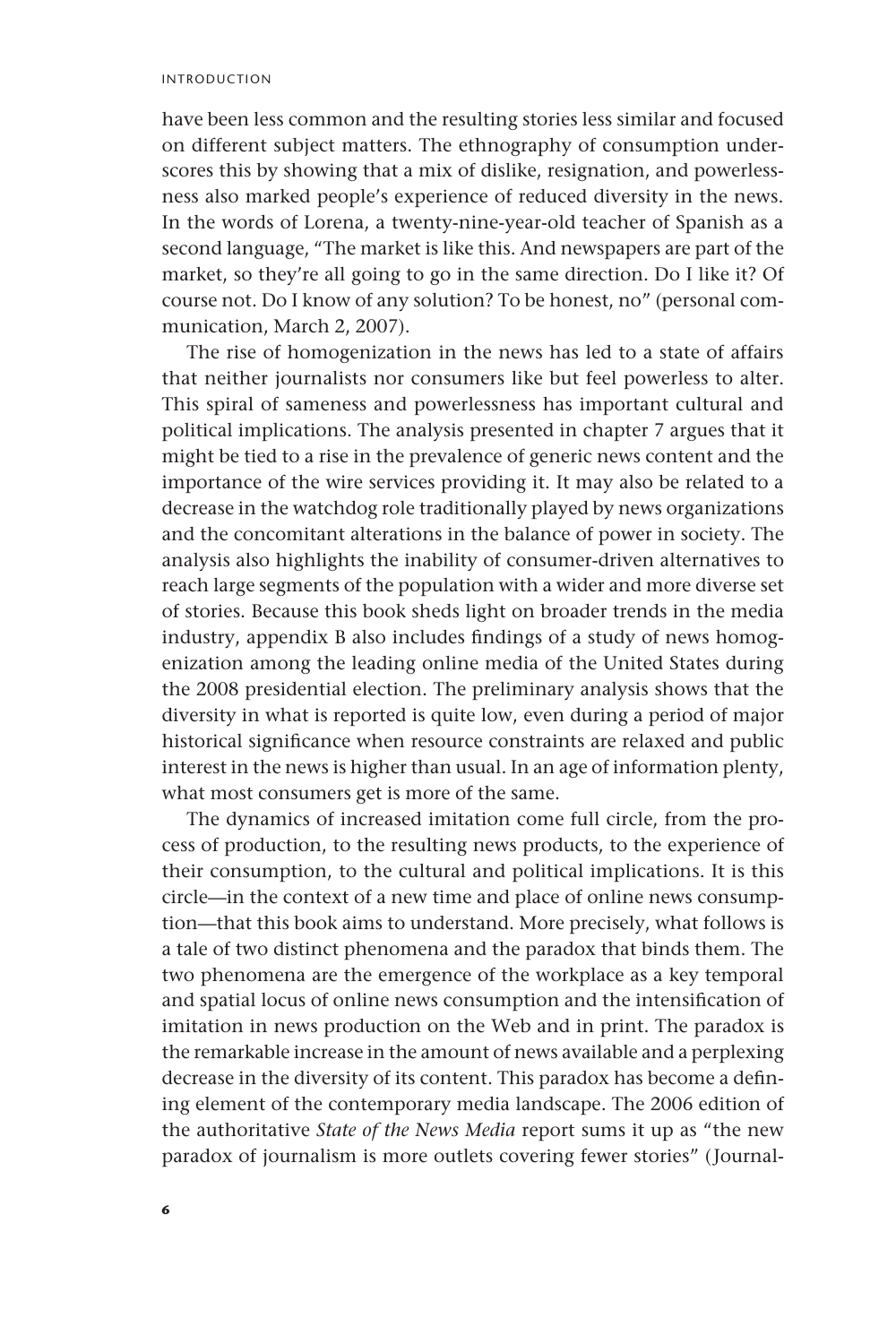ism.org, 2006). Thus, making sense of the paradox is critical to understanding a current dynamics of a central social institution. In addition, accounting for how and why this paradox came to be affords a privileged opportunity to undertake much-needed theoretical and methodological innovations in the study of imitation. Realizing the potential of these innovations enables this account to offer novel ways of studying and explaining the common processes whereby the power of imitation turns more (knowledge of a given social world) into less (diversity of options pursued by the actors). These innovations are succinctly introduced next and described in detail in chapter 1.

#### **Theoretical and Methodological Underpinnings**

The conceptual goal of this book is to offer an examination of the dynamics and consequences of imitation in work, organizational, and economic processes. In addition, it focuses on the media industry and pays special attention to the role of technology in these processes. To this end, it relies on an interdisciplinary framework that draws from scholarship on imitation in each of these areas and from technology research. From the communication and media studies field, the book builds on accounts of the practice dynamics involved in imitation during everyday editorial work, often under the guise of "pack journalism," and the attention to the situational forces that affect these dynamics. It also draws on the growing concern expressed by academics in this field about the homogenization of news content. From relevant research in sociology and economics, it builds on analyses of the outcomes of imitative action in interorganizational mimicry and herd behavior, respectively. It supplements the efforts to understand the structural factors that shape these outcomes. From technology scholarship, the book adopts the view that social processes are often intertwined with material formations. Thus, any explanations of variance in social life must, in principle, take into account the possible role played by technological infrastructures, actions, and knowledge.

In addition to bringing together domains of inquiry that are often kept separate, this framework contributes to solving three important limitations that cut across this scholarship. The first limitation arises from the complementary foci of the imitation analyses typically offered by the scholarship in communication, sociology, and economics. These analyses usually split production practices (the preferred focus of work in communication and media studies) from product outcomes (the dominant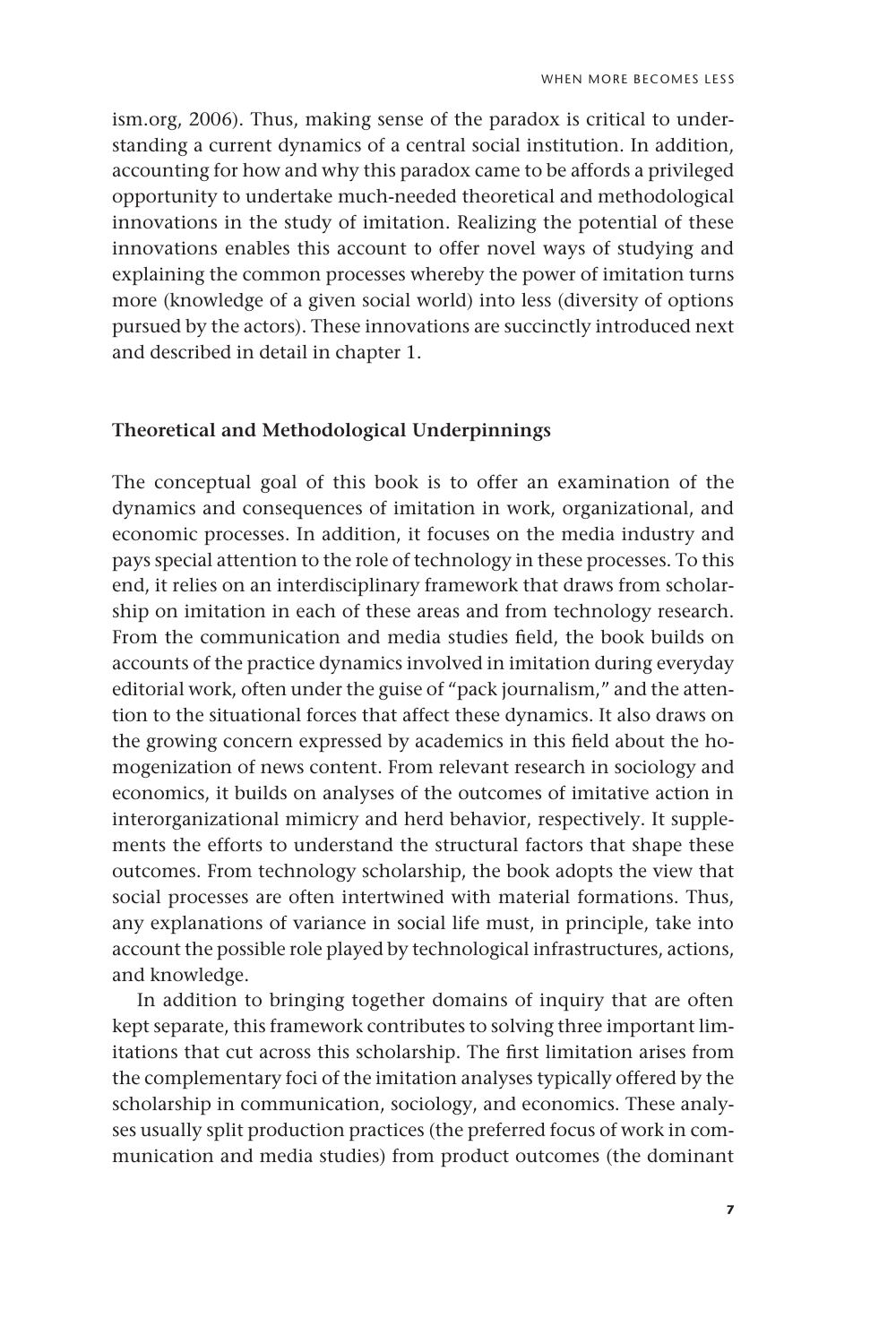#### introduction

focus of inquiries in sociology and economics). They look at either practices or outcomes but not both. For instance, on the one hand, communication scholars examine how journalists from different organizations who share the same beat often focus on similar topics and disregard alternative angles, but these scholars do not systematically analyze the effects on the resulting stories. On the other hand, economic sociologists study how membership in interlocking boards of directors is frequently tied to shared organizational structures, but they only infer the existence of imitation from these outcomes. Splitting production practices from product outcomes complicates theory development efforts by making it difficult to establish clear connections between a particular practice pattern and specific changes in the resulting products. For instance, an increase in the similarity of news stories or organizational structures can be caused by changes in practices other than imitation. The customary separation between production and products, in turn, diminishes the ability to shed light on the specific practice mechanisms that generate these outcomes and to adjudicate between competing explanations.

The second limitation of relevant existing scholarship is that the role of technology has been overlooked. Not paying attention to technology is potentially a serious flaw because of the many ways in which artifacts are central across the domains of media and economic action. It is also problematic in light of recent research that provides examples of technology and imitation that resonate with phenomena examined in this book. For instance, in their analysis of the development of electoral campaigning on the Web in the United States, Foot and Schneider include dialogues with Web masters about their common monitoring and imitation patterns that differ little from what I heard in the newsrooms of Argentine media. One Web master commented, "We want to be able to match what other campaigns are doing, so we consistently monitor their Web sites" (2006, p. 179), and another visited opponents' sites "all the time" to "see what kind of content they have, whether there are some ideas they have, or features they have that we should be having. I think we all have just about the same" (p. 180). Without access to certain Web technologies, these actors could not have monitored their competitors and imitated some of their actions and products in the way they did. Thus, an account of their practices that rests solely on social forces and mechanisms would be critically incomplete. This does not mean that technology always matters, but that it can. Therefore, a determination of the actual role of technology should be an essential part of the research process.

The third shortcoming is a disregard for the consumption stage of the imitation life cycle. That is, the dominant focus on production practices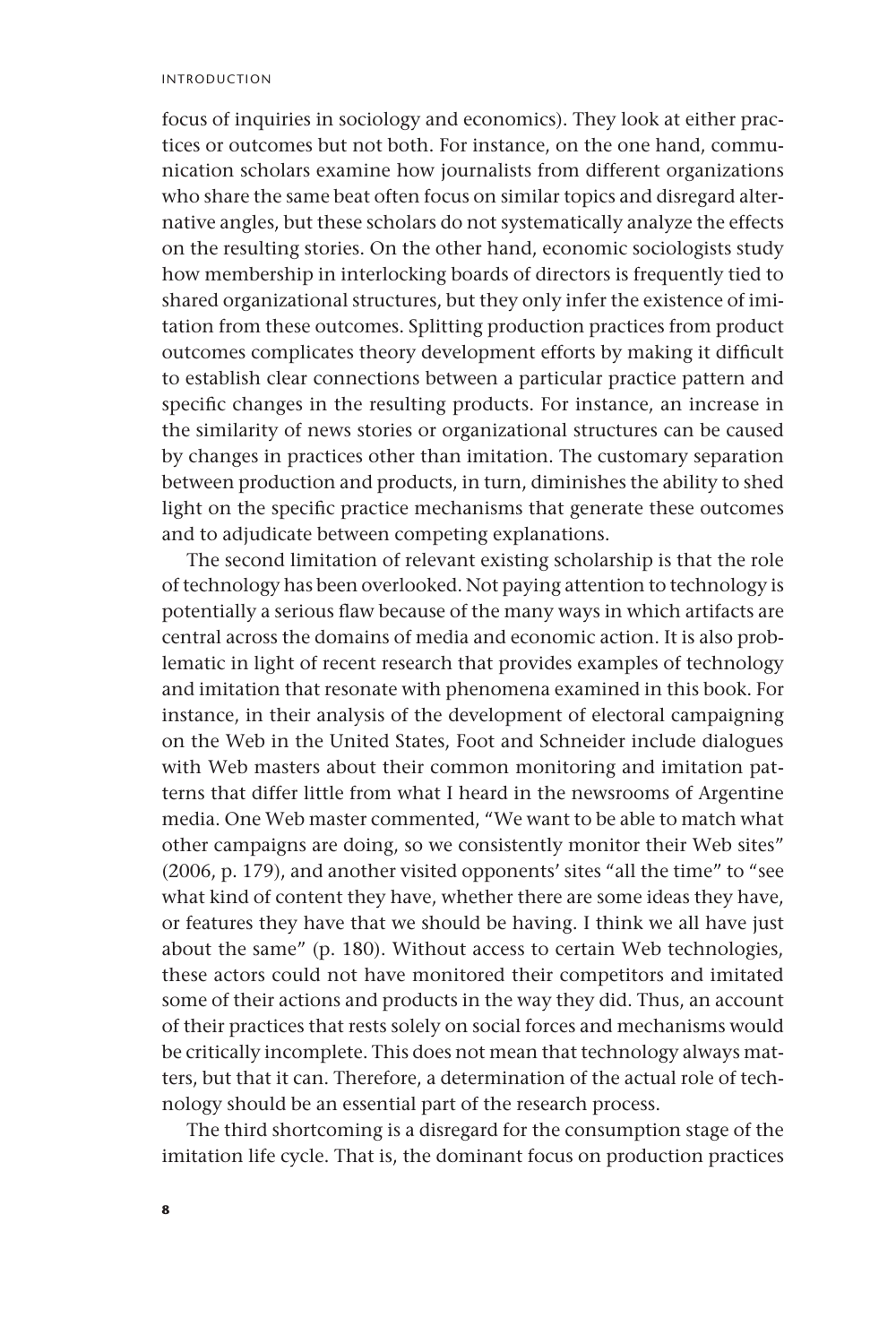and product outcomes seems to have been at the expense of attending to how end users incorporate these products into their everyday lives. Two problems arise from this neglect of consumption. First, it assumes that consumer behavior has no bearing on the practices of producers, and therefore imitation can always be satisfactorily explained by resorting only to production dynamics. This might be adequate in many cases but should be an outcome of the inquiry rather than one of its premises. Second, studies that adopt a normative view of the socially deleterious effects of a homogenized news supply fail to anchor it in an understanding of how people appropriate and make sense of such news. This, in turn, diminishes the ability of the analysis to yield a realistic assessment of the prospects for social reform.

Building on the valuable insights of existing scholarship, yet aiming to overcome some of these limitations, this book develops the following framework. First, it bridges the production-product divide. Thus, it looks at how journalists from one organization monitor and imitate the work of their colleagues in other organizations, and it systematically analyzes the effects of these practices on the resulting stories. Second, it conceives imitation as emerging at the intersection of situational and contextual factors. In other words, it pays attention to the workplace dynamics and the patterns of the larger organizational field that shape the intensity and direction of imitative activity. Third, it directly examines the role played by technological infrastructures, actions, and knowledge. That is, it inquires into whether changes in the availability and use of technical resources have any links to transformations in imitation. Fourth, it accounts for the consumption of imitated products. Thus, it analyzes how consumers appropriate an increasingly homogenized news supply within their everyday routines and the cultural and political consequences that various modes of appropriation have.

To demonstrate the heuristic power of the four elements of this framework, this book relies on a research design that combines ethnographic and content-analytic studies of the production practices of journalists, the resulting news stories, and how consumers appropriate these stories. Unlike most existing scholarship on imitation, this design overcomes the production-product divide that has dominated the literature. It also extends the empirical gaze by including data on the consumption of the products of imitative activity.

More generally, this framework presents an alternative to the common stance of most social studies of media, technology, and economic processes, which focus on either production or consumption. That is, media studies either examine the making of news and entertainment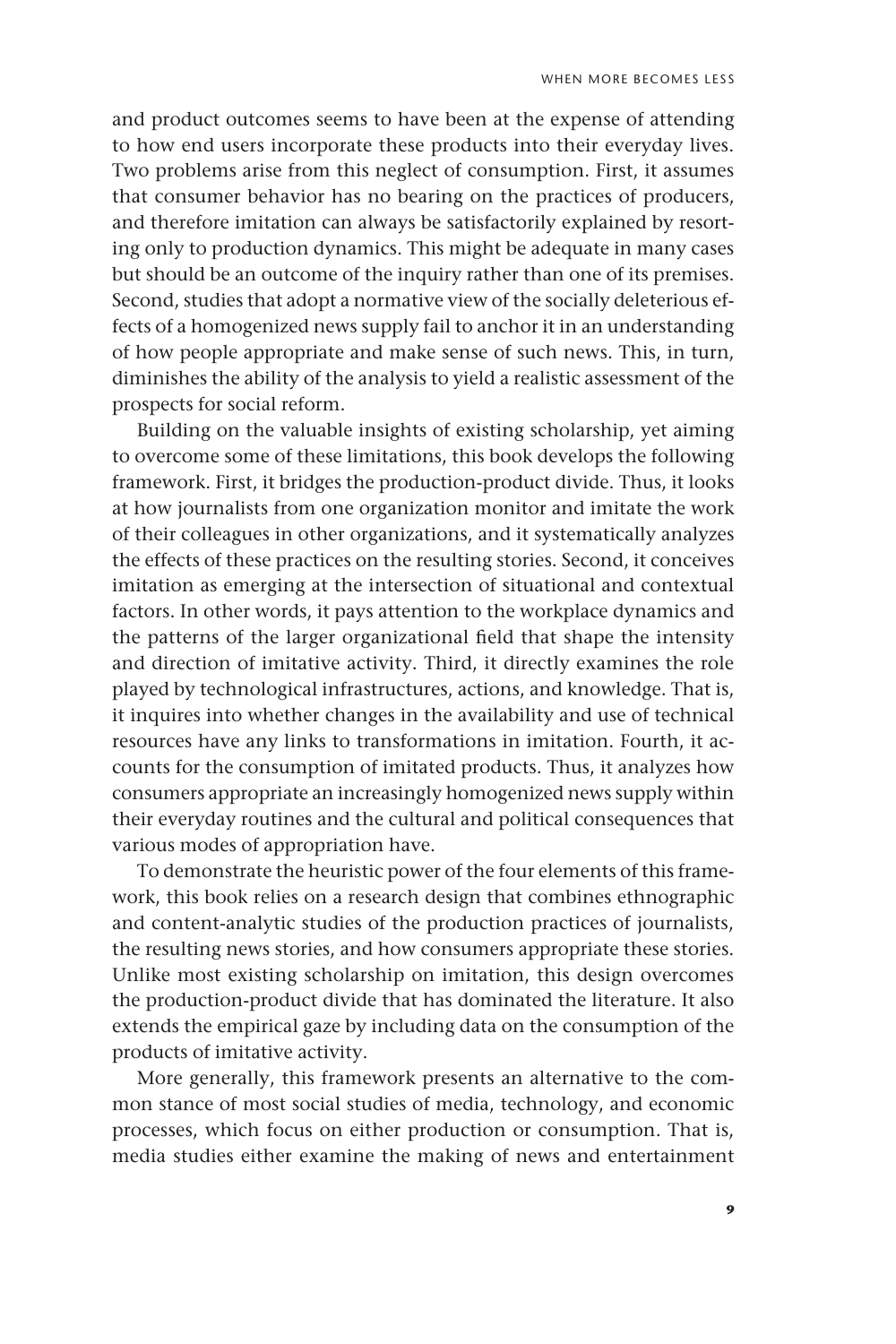content or look at their effects on or reception by consumers. Similarly, technology accounts either inquire into the construction of artifacts or analyze their appropriation and consequences. V. Zelizer argues that a parallel trend characterizes the divide between scholarship in economic sociology, on the one hand, and sociological studies of consumption, on the other: "Economic sociologists examine production and distribution with no more than occasional gestures toward consumption, while specialists in culture, gender, family, inequality, and other fields lavish attention on consumption almost without regard to the questions—or answers—posed by economic sociologists" (2005a, p. 332). A handful of recent studies examine both production and consumption matters in these various fields.4 They show the power of illuminating processes that are far more interconnected in society than in scholarly accounts. Thus, and to continue with the case of economic sociology, it is not surprising that Fligstein and Dauter label studies that bridge production and consumption a "frontier" in scholarship on markets (2007, p. 119). Therefore, in addition to its methodological contributions to the study of imitation, this book adds to an emerging movement that offers integrated accounts of production and consumption.

#### **Temporal and Spatial Context**

Like the news-at-work phenomenon, the account offered in this book is marked by a particular time and place. Thus, it is worthwhile to reflect briefly on some key aspects of the temporal and spatial contexts that frame the book. The time is the recent period from 2005 to 2007, with the analysis of news products going back to 1995 for added longitudinal perspective, and the place is Argentina. (A more detailed examination of these contextual matters is offered in chapter 1.)

The inquiry that resulted in this book was conducted during a recent period of rapid, momentous, and ongoing (at the time of this writing) transformations in the world of news. The contemporary, fast-paced, and evolving character of these phenomena presented challenges, because it is usually easier to study phenomena that happened in a more distant past and whose contours have long been settled. The upside of confronting these challenges is that the findings can potentially inform public discussion about the future evolution of the phenomena. The downside is the risk that the evidence will become dated in the short term. However, the main contributions of this book are not about the print and online operations of the two leading news organizations of Argentina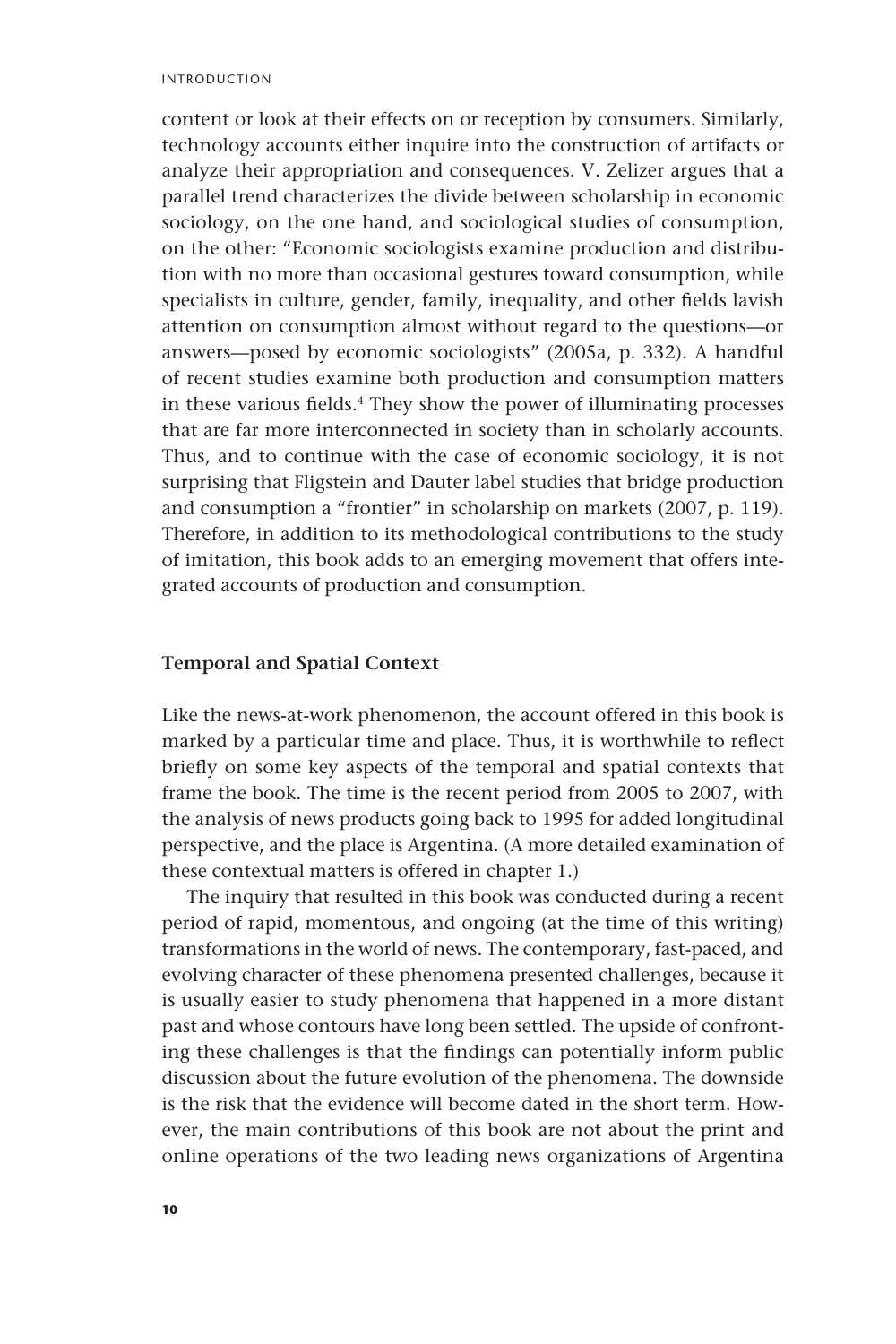or the practices and experiences of the consumers of their products at a particular point in time. Rather, the critical contributions of the book are (*a*) its illumination of the underlying dynamics of imitation that depend on basic sociomaterial processes that are shared across many social worlds; (*b*) its demonstration of the value of an innovative research design that can capture multiple dimensions of these dynamics; and (*c*) its formulation of a theoretical framework to explain how and why these dynamics unfold as they do. Thus, these analytical contributions are somewhat decoupled from the timing of the data collection efforts.

One recent transformation in the media industry that is of relevance for this book is the rise and growth of a number of alternative platforms for news production and distribution on the Web, such as blogs and citizen media sites. Considerable optimism about a more diverse news landscape often accompanies academic and popular discourse about these platforms. Therefore, one may wonder how much an account of a decrease in news diversity among leading, mainstream media companies matters in a period marked by an explosion in consumer choices for accessing information? The answer is that it matters even more than when a handful of print and broadcast media dominated the journalism field. Research summarized in chapter 6 shows that the content of news blogs is highly dependent on stories produced by the media. Blogs commonly comment on stories generated by traditional and online media but very seldom break new stories. Furthermore, in Argentina and other parts of the world, the development of these alternative platforms has accompanied an increase in the relative market power of the leading news organizations on the Web. Nearly all of these organizations are tied to mainstream journalism companies. This is not surprising since, as Hindman argues, "In a host of areas, from political news to blogging to issue advocacy . . . online speech follows winner-take-all patterns" (2009, p. 4). Thus, a decrease in the diversity of news content among the larger players is likely to reverberate strongly across the media landscape.

That rapid speed also characterizes recent transformations in the media is shown by the fact that potentially relevant changes in structure and leadership at the main organizations included in the ethnography of news production have already taken place since most of the research for this book was conducted. A critical structural transformation was the merger, following a global trend in the industry, of the print and online newsrooms at *Clarín* and *La Nación,* respectively. This process began at both organizations in the spring of 2008. A major leadership change occurred with the departure of Clarín.com's longtime, founding editorial director to head all the Internet operations of Grupo El Comercio, Peru's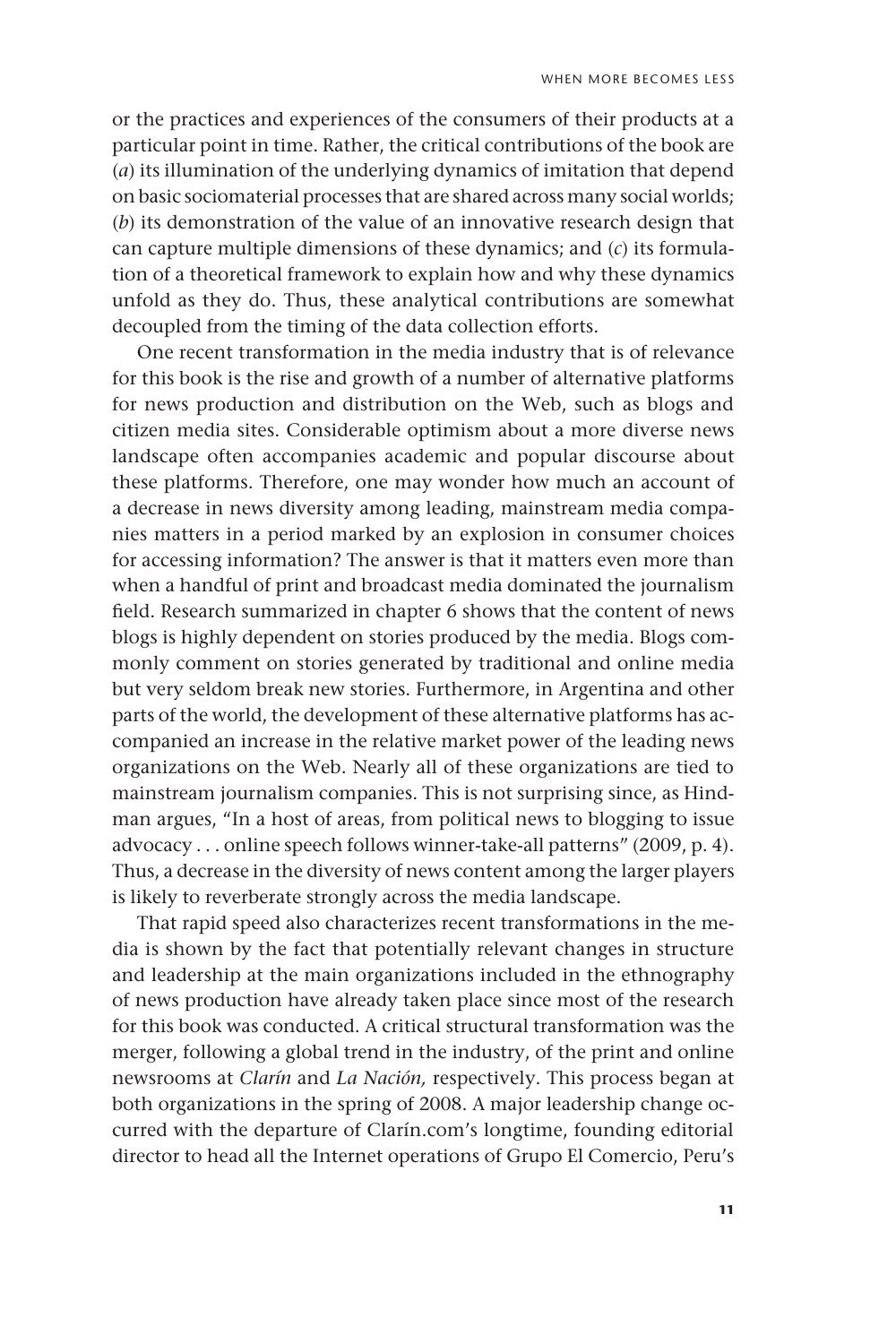leading media conglomerate, and his replacement by a newcomer. Do these changes alter the analytical argument presented in this book? A study undertaken in the summer of 2008 with a doctoral student included interviews with editors at Clarín.com and Lanacion.com and at four other sites in Argentina. These interviews featured discussions about issues directly related to the ones examined in this book. This additional evidence, reported in appendix B, suggests that the recent organizational transformations in these two newspapers have not altered the underlying dynamics of imitation that are the focus of this book.

Why is Argentina a suitable choice to explore the issues at the heart of this book? As noted above, the genesis of the project was largely opportunistic and triggered what was then conceived as a stand-alone study of editorial work at Clarín.com. The decision to turn this study into the first empirical building block of a much larger project was made after realizing that the Argentine setting is an asset for the goals of this book in terms of what it shares with other settings and also its unique features.

The Argentine news industry and its counterparts around the world have much in common. The country has a modern media system, and new technologies such as cable, mobile telephony, and the Internet have diffused rapidly in recent years. The leading players, such as the organizations studied in the ethnography of news production, are well networked. The top editors and executives regularly exchange information with peers through participation in forums organized by the World Association of Newspapers and the Inter American Press Association, and journalists routinely receive training overseas. In collaboration with local universities, *Clarín* and *La Nación* offer graduate programs in journalism that incorporate modules on recent developments in the field and are often attended by their respective reporters. These programs are supported by exchange agreements with Columbia University in the United States and Bologna University in Italy (*Clarín*) and with *Diario El País* and the Autonomous University of Madrid in Spain (*La Nación*). In addition, the online news consumers interviewed for this book are similar to their counterparts in other countries in terms of age, educational attainment, and occupational profile. Several even work in local branches of leading multinational corporations, where they are in daily contact with colleagues in offices located in other nations and regions of the world.

Four distinct elements of the Argentine context also make this location advantageous for the analytical objectives of this book. First, the Argentine newspaper industry is mostly national, highly concentrated, and privately held. This makes certain factors that affect imitation easier to identify than in countries such as the United States, where the industry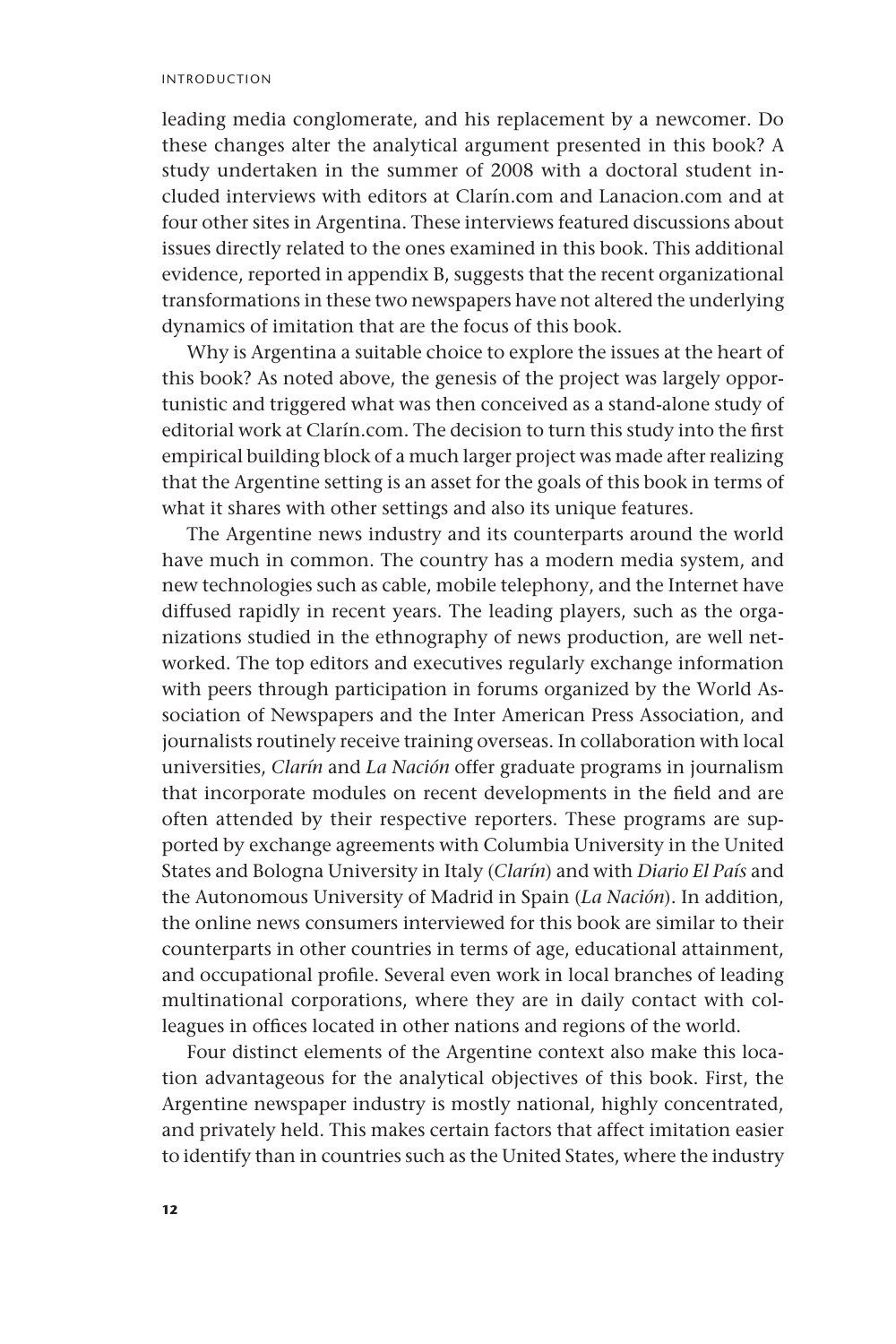has a more complex geographic configuration, is less concentrated, and is more open to the influence of capital markets. Second, the print and online newsrooms in each of the two newspaper companies examined for this book operated in an autonomous fashion throughout the period of the study. This allowed a better analysis of intermedia influences than if they had been organizationally integrated. Third, a special labor relations agreement contributed to much higher levels of personnel stability in the print newsrooms studied than in those of many other countries. This, in turn, moderates the role of fluctuations in resource allocation, a central aspect in political-economy explanations of imitation, and makes the effect of alternative or concurrent factors more visible than would be possible in other contexts. Fourth, the recent history of institutional instability in Argentina has made the average news consumer a savvier interpreter of journalistic texts, in particular those that deal with public affairs subjects, than in countries where people take for granted that political and social institutions in their everyday lives function adequately. When the institutional context is uncertain, citizens constantly look for news that can help them anticipate events and navigate difficult times. This, in turn, provides particularly fertile ground for inquiring about people's perceptions, interpretations, emotions, and experiences as consumers of news content. Mindful of the existence of these and other, perhaps less central, idiosyncratic traits of the Argentine location, I address different aspects of what might be locally unique and what might be shared across national settings in the chapters in which they are directly relevant. Chapter 7 assesses these various aspects of the findings from a comparative perspective.

The Argentine location is an asset for yet another reason. The vast majority of scholarship on online news, in particular, and the social, political, and cultural implications of digital media, in general, relies primarily on data from the United States and, to a lesser extent, other industrialized nations. But the emergence and evolution of digital media are not only global but also globalizing phenomena that deepen information flows across often very distant and quite different locales. Therefore, it is essential to expand the geographic gaze of the research enterprise to reach a more global understanding of digital media and their consequences. Locating the inquiry in Argentina furthers this goal as well.

The evidence available in scholarly articles and technical reports that is summarized in chapter 1 suggests that online news consumption at the time and place of work, the expansion of imitation practices in news production, and the homogenization of the resulting news stories are not unique to the contemporary Argentine media scene. This is further